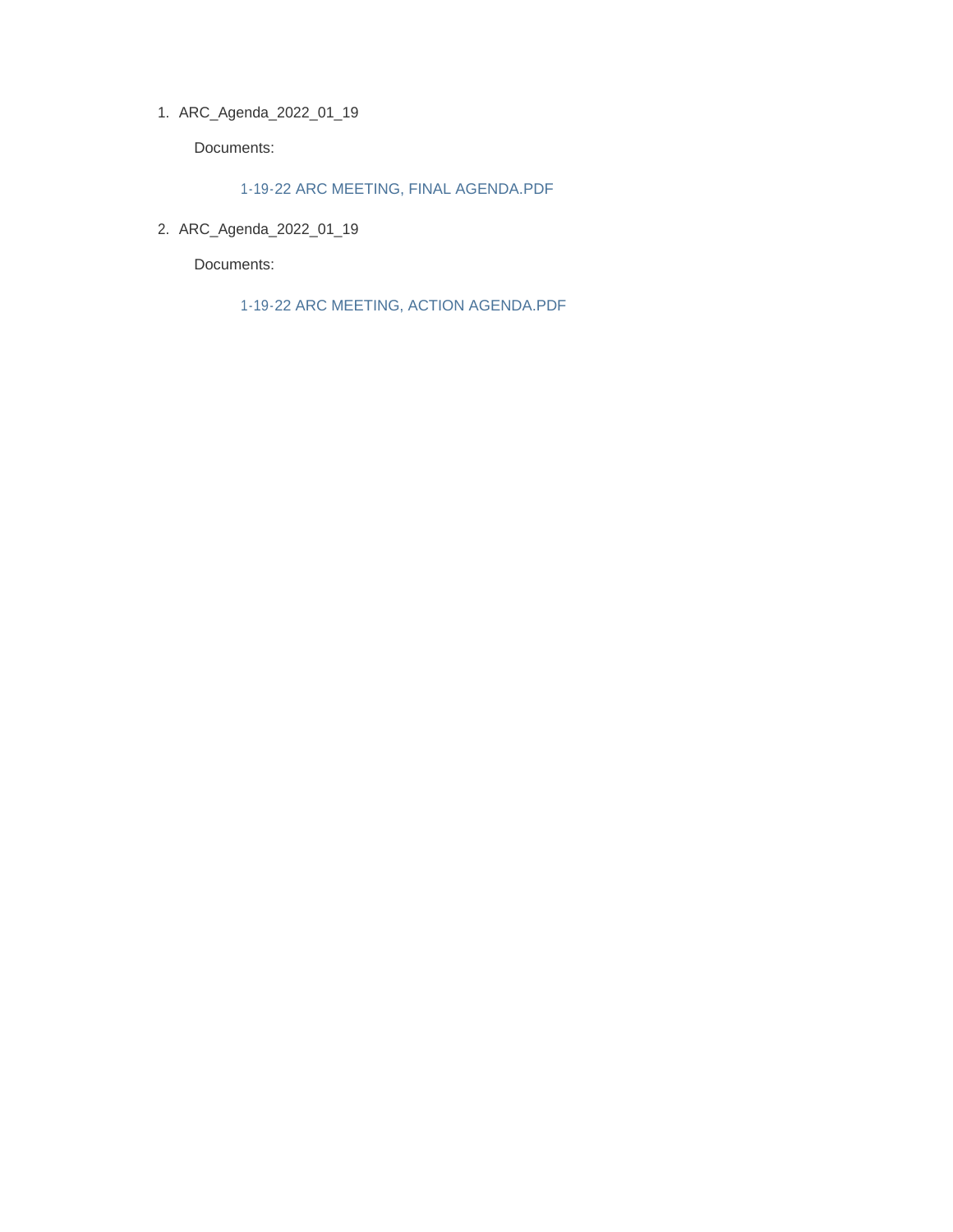# **ARCHITECTURAL REVIEW COMMITTEE FINAL AGENDA Regular Meeting**

## **Wednesday, January 19, 2022 7:00 pm Zoom Virtual Meeting Webinar ID: 846 0372 5052 Password: 5768541**

Please click the link below to join the webinar:

[https://greenwichct.zoom.us/j/84603725052?pwd=bVpDelhRSHNEYWc3NnJiWmM3RU](https://greenwichct.zoom.us/j/84603725052?pwd=bVpDelhRSHNEYWc3NnJiWmM3RUdDQT09) dDQT09

Or iPhone one-tap: US: +16465189805,,84603725052#,,1#,5768541# or 8335480276,,84603725052#,,1#,5768541# (Toll Free)

Or Telephone: Dial(for higher quality, dial a number based on your current location): US: +1 646 518 9805 or 833 548 0276 (Toll Free) or 833 548 0282 (Toll Free) or 877 853 5257 (Toll Free) or 888 475 4499 (Toll Free)

## **I. Exterior Alteration reviews:**

- 1. **Greenwich High School, 10 Hillside Road, Application PLPZ202100491,** for Exterior Alteration review **for construction of new secure entry hall to be appended to existing main entry, and associated regrading and resetting of pavers** at a property located at 10 Hillside Road in the RA-1 and R-20 zones. *Last reviewed at the 1/5/22 meeting at which members Hein, Conte, Boldt, Brake-Smith, Cohen, Contadino, Krueger, LoBalbo, and Pugliese were present.* View most recent plans [here](https://www.greenwichct.gov/DocumentCenter/View/27179/GHS-10-Hillside-updated-submittal-for-1-5-22-meeting).
- 2. **UB Greenwich II, 178 182 Sound Beach Ave. Application PLPZ202100580** for Exterior Alteration Review **for replacement of storefronts with Kawneer system for spaces 1 and 2**, on a property located at 178 - 182 Sound Beach Ave. in the LBR-2 zone.

View application [here.](https://www.greenwichct.gov/DocumentCenter/View/27493/178---182-SBA-exterior-PLPZ202100580)

3. **Gorjana, 160 Greenwich Ave, Application PLPZ202100473 and PLPZ202100581** for Sign/Awning and Exterior Alteration review **for new façade sign, blade sign, painting, permanent awning, new railings** at a property located at 158-160 Greenwich Ave. in the CGBR zone. *Last reviewed at the 11/1/21 sign subcommittee meeting at*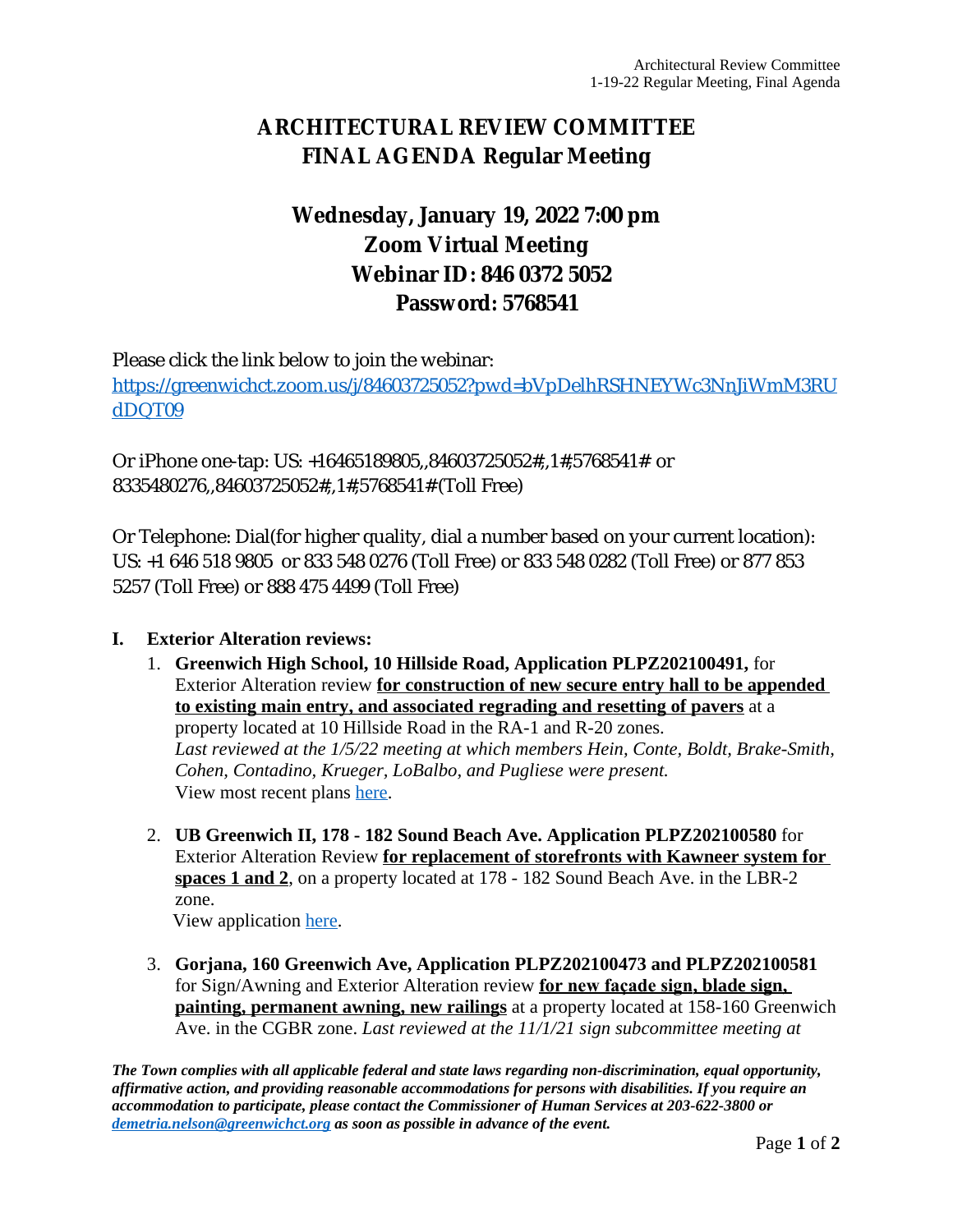*which members Brake-Smith, Cohen and Pugliese were present.* View initial application [here](https://www.greenwichct.gov/DocumentCenter/View/25436/Gorjana-160-Greenwich-Ave-PLPZ202100473). View updated plans [here](https://www.greenwichct.gov/DocumentCenter/View/27496/Gorjana-160-Greenwich-Ave-PLPZ202100581).

- 4. **Brunswick School Inc., 100 Maher Ave., Application PLPZ202100488,** for Exterior Alteration review **for new second floor addition to the existing one story library at the Brunswick School campus** on a property located at 100 Maher Ave. in the R-6 and R-20 zones. *Last reviewed at the 11/3/21 meeting at which members Hein, Meniconi, Boldt, Cohen, Contadino Krueger, LoBalbo, and Pugliese were present.*  View initial application [here.](https://www.greenwichct.gov/DocumentCenter/View/25809/Brunswich-School-PLPZ202100488-library-addition) View updated plans [here.](https://www.greenwichct.gov/DocumentCenter/View/27495/21020_Brunswick_SK_ARC_FINAL)
- 5. **Plaza 200 LLC, 1141 King Street Application PLPZ202100570** for Exterior Alteration review **for construction of five detached dwellings with pools and patios, and construction of greenhouse, shed and tennis court and associated landscaping**  on a property located at 1141 King St. in the RA-4 zone. View application [here](https://www.greenwichct.gov/DocumentCenter/View/27494/1141-King-St-PLPZ202100570-ARC-EA).

## **II. Committee Business:**

1. Any Business.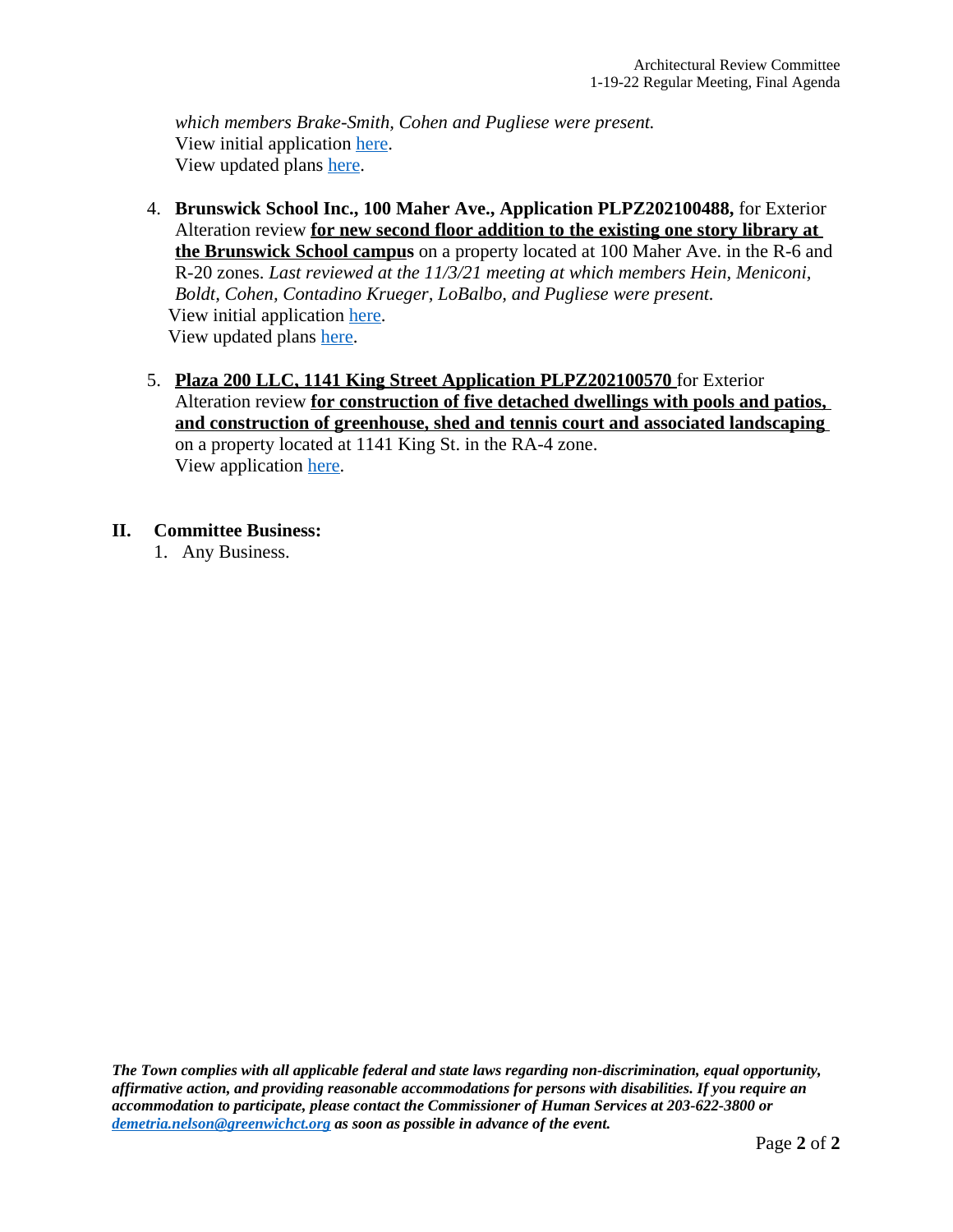## **ARCHITECTURAL REVIEW COMMITTEE FINAL AGENDA Regular Meeting**

# **Wednesday, January 19, 2022 7:01 pm – 11:16 pm Zoom Virtual Meeting Webinar ID: 846 0372 5052 Password: 5768541**

**Members Present:** Richard Hein, Chairperson; John Conte, Vice Chairperson; Graziano Meniconi, Secretary; Heidi Brake-Smith; Louis Contadino; Leander Krueger; and Paul Pugliese

**Staff Present:** Marisa Anastasio, Senior Planner; and Jacalyn Pruitt, Planner II

### **I. Exterior Alteration reviews:**

1. **Greenwich High School, 10 Hillside Road, Application PLPZ202100491,** for Exterior Alteration review **for construction of new secure entry hall to be appended to existing main entry, and associated regrading and resetting of pavers** at a property located at 10 Hillside Road in the RA-1 and R-20 zones. *Last reviewed at the 1/5/22 meeting at which members Hein, Conte, Boldt, Brake-Smith, Cohen, Contadino, Krueger, LoBalbo, and Pugliese were present.* View most recent plans [here](https://www.greenwichct.gov/DocumentCenter/View/27179/GHS-10-Hillside-updated-submittal-for-1-5-22-meeting).

### Decision Status: **Proceeds to PZ with positive ARC endorsement / Return to ARC during Construction Document phase**

Motion: Hein Second: Conte Vote: 6-0-1 (yea -Hein, Conte, Meniconi, Brake-Smith, Krueger, Pugliese / abstained – Contadino)

**The applicant to submit update plans to address the following:**

- **a. Applicant to review the proportions of the columns in regards to the wood / metal / concrete elements, along with the proportions of the columns in relation to the roof;**
- **b. Applicant to provide final architecture façade detailing – materials/colors/finishes;**
- **c. Applicant to review the paving materials and pattern, and how those compliment the building architecture;**
- **d. ARC finds that landscaping is integral to making this project work and requests a complete landscape plan showing:**
	- **Existing vegetation, any vegetation proposed to be removed and proposed new plantings;**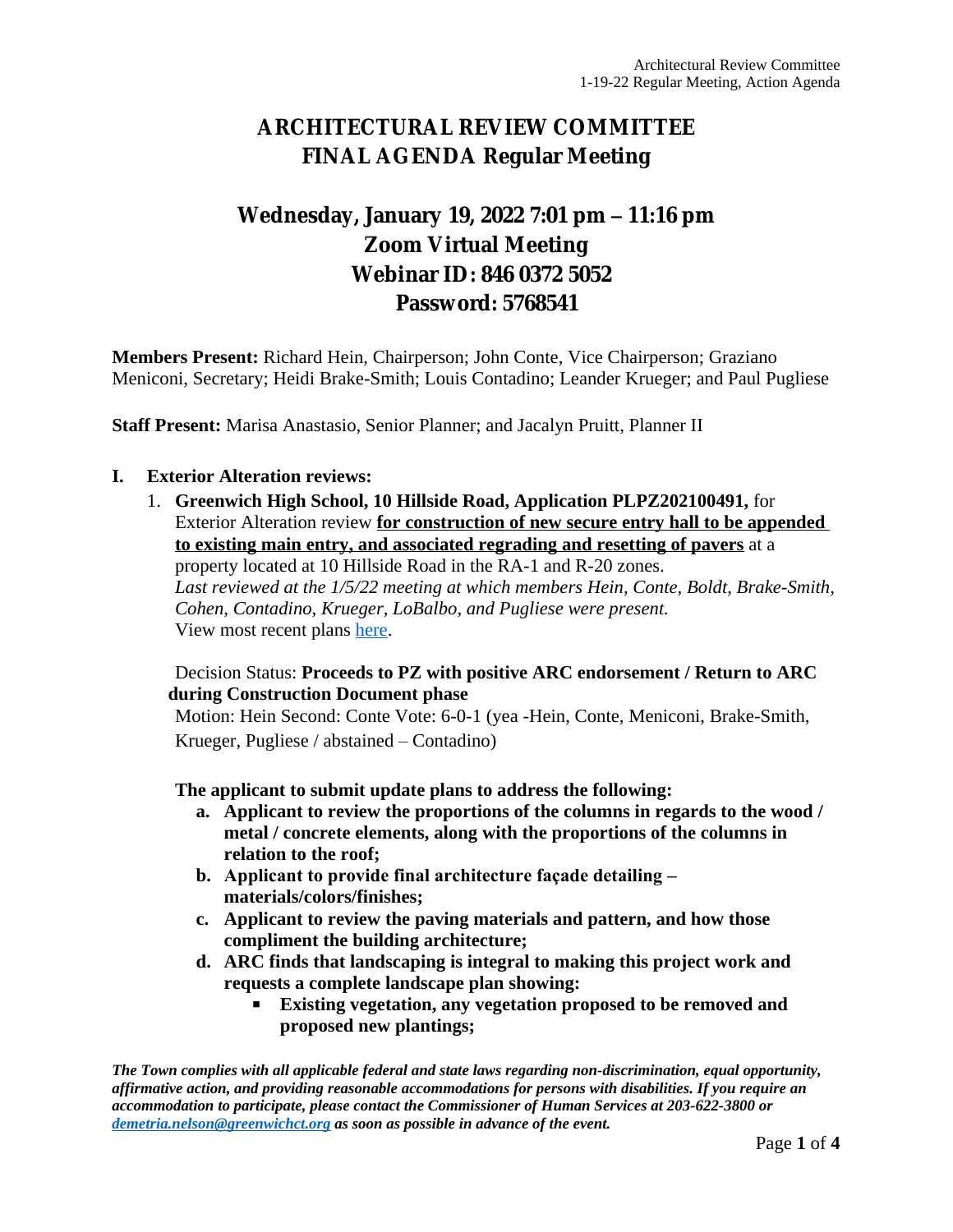- **Proposed plant list shall include names, sizes and species;**
- **ARC is not requiring a Bosque type plan but recommends a robust plan to include a variety of sizes and species to include shade trees to provide canopy, shade and to manage heat transfer;**
- **Ledge removal may be necessary but ARC finds the benefit of new vegetation is worthy of such removal.**
- **It is noted that the Tree Conservancy is willing to donate trees for the project.**
- **Applicant confirmed that no trees are to be removed from the area between the front loop and Hillside Road.**
- **e. No exterior signage is a part of this application;**
- **f. Applicant has agreed to a lighting plan that includes motion sensors, timers and use of LEDs and ARC supports such a plan with a recommendation that P+Z establish a cut off time.**
- 2. **UB Greenwich II, 178 182 Sound Beach Ave. Application PLPZ202100580** for Exterior Alteration Review **for replacement of storefronts with Kawneer system for spaces 1 and 2**, on a property located at 178 - 182 Sound Beach Ave. in the LBR-2 zone.

View application [here.](https://www.greenwichct.gov/DocumentCenter/View/27493/178---182-SBA-exterior-PLPZ202100580)

### Decision Status: **Return to ARC**

Motion: Hein Second: Meniconi Vote: 7-0 (Hein, Conte, Meniconi, Brake-Smith, Krueger, Pugliese, Contadino)

**The applicant shall submit updated plans to address the following:**

- **a. The project requires P&Z Commission review by submittal of a final site plan, and possible special permit application, because additional square footage is proposed at a commercial establishment.**
- **b. ARC finds the proposal is not compatible with the streetscape;**
- **c. ARC finds that the uniformity of the building is not honored with the proposed updates;**
- **d. The first tenant (Sound Beach Pizza) is out of proportion as the proposed storefront glazing takes up two spaces and results in the overall building façade being asymmetrical;**
- **e. ARC concerned that the last tenant space (Panache) is not being updated which further results in a lack of uniformity / cohesiveness;**
- **f. Materials and proportions of proposed first and existing second floor need to be more cohesive;**
- **g. Base of the storefront is unresolved;**
- **h. This is a very important corner in Old Greenwich and any updates need to**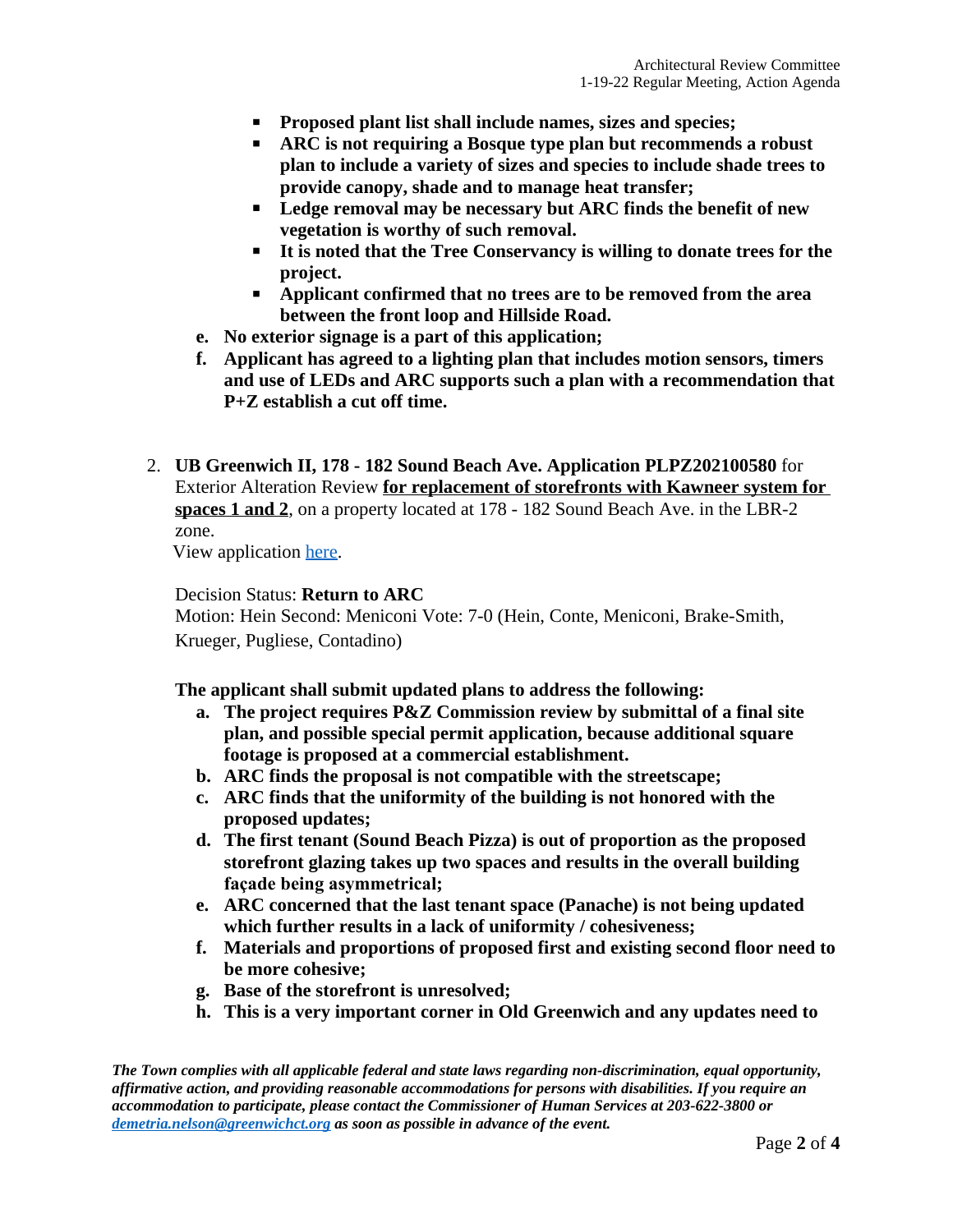**reflect this arrival / approach to Old Greenwich;**

- **i. Applicant/owners should avoid extensive decals /advertising on the extensive glass.**
- 3. **Gorjana, 160 Greenwich Ave, Application PLPZ202100473 and PLPZ202100581** for Sign/Awning and Exterior Alteration review **for new façade sign, blade sign, painting, permanent awning, new railings** at a property located at 158-160 Greenwich Ave. in the CGBR zone. *Last reviewed at the 11/1/21 sign subcommittee meeting at which members Brake-Smith, Cohen and Pugliese were present.* View initial application [here](https://www.greenwichct.gov/DocumentCenter/View/25436/Gorjana-160-Greenwich-Ave-PLPZ202100473). View updated plans [here](https://www.greenwichct.gov/DocumentCenter/View/27496/Gorjana-160-Greenwich-Ave-PLPZ202100581).

Decision Status: **Electronic Return (email manastasio@greenwichct.org)** Motion: Pugliese Second: Brake-Smith Vote: 7-0 (Hein, Conte, Meniconi, Brake-Smith, Krueger, Pugliese, Contadino)

### **Electronic Return to ARC with updated documentation to address the following:**

- **a. Resubmit documents to show updated gray color instead of the existing black color for the windows' brows, sills and cornice; and**
- **b. Submit gooseneck light specifications.**
- 4. **Brunswick School Inc., 100 Maher Ave., Application PLPZ202100488,** for Exterior Alteration review **for new second floor addition to the existing one story library at the Brunswick School campus** on a property located at 100 Maher Ave. in the R-6 and R-20 zones. *Last reviewed at the 11/3/21 meeting at which members Hein, Meniconi, Boldt, Cohen, Contadino Krueger, LoBalbo, and Pugliese were present.*  View initial application [here.](https://www.greenwichct.gov/DocumentCenter/View/25809/Brunswich-School-PLPZ202100488-library-addition) View updated plans [here.](https://www.greenwichct.gov/DocumentCenter/View/27495/21020_Brunswick_SK_ARC_FINAL)

#### Decision Status: **Does not Return**

Motion: Hein Second: Krueger Vote: 7-0 (Hein, Conte, Meniconi, Brake-Smith, Krueger, Pugliese, Contadino)

#### **Notes:**

- **a. ARC notes that they have reviewed a complete architecture presentation with elevation, plans, sections, and context drawings;**
- **b. No lighting is proposed.**